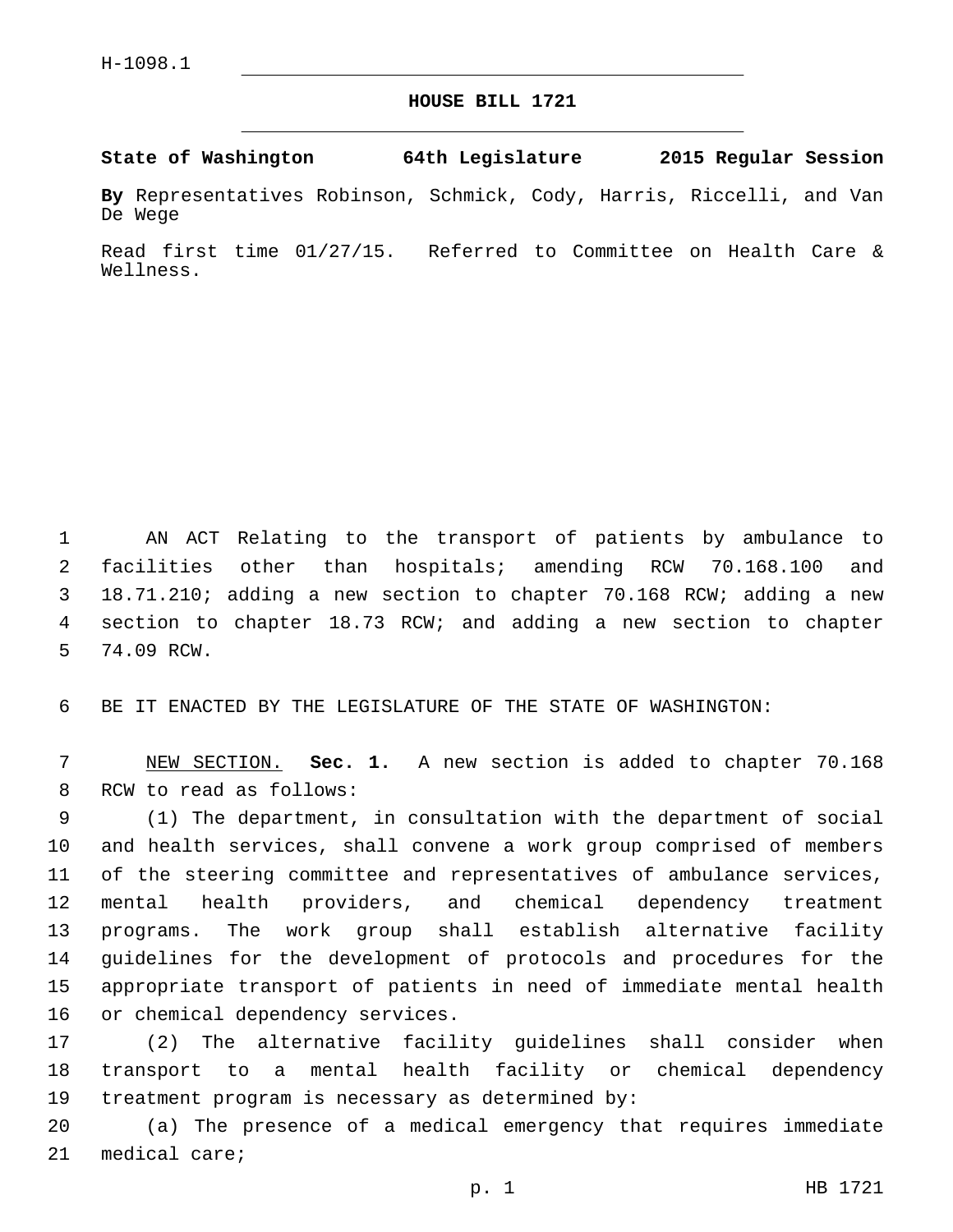(b) The severity of the mental health or substance use disorder 2 needs of the patient;

 (c) The training of emergency medical service personnel to respond to a patient experiencing emergency mental health or 5 substance use disorders; and

 (d) The risk the patient presents to the patient's self, the public, and the emergency medical service personnel.

 (3) By July 1, 2016, the department shall make the guidelines available to all regional emergency medical services and trauma care councils for incorporation into regional emergency medical services 11 and trauma care plans under RCW 70.168.100.

 **Sec. 2.** RCW 70.168.100 and 1990 c 269 s 13 are each amended to 13 read as follows:

 Regional emergency medical services and trauma care councils are 15 established. The councils  $((shall))$ :

 (1) By June 1990, shall begin the development of regional emergency medical services and trauma care plans to:

 (a) Assess and analyze regional emergency medical services and 19 trauma care needs;

 (b) Identify personnel, agencies, facilities, equipment, training, and education to meet regional and local needs;

 (c) Identify specific activities necessary to meet statewide standards and patient care outcomes and develop a plan of 24 implementation for regional compliance;

 (d) Establish and review agreements with regional providers 26 necessary to meet state standards;

 (e) Establish agreements with providers outside the region to 28 facilitate patient transfer;

29 (f) Include a regional budget;

 (g) Establish the number and level of facilities to be designated which are consistent with state standards and based upon availability of resources and the distribution of trauma within the region;

 (h) Identify the need for and recommend distribution and level of care of prehospital services to assure adequate availability and avoid inefficient duplication and lack of coordination of prehospital 36 services within the region; ((and))

 (i) Identify procedures to allow for the appropriate transport of patients to mental health facilities or chemical dependency programs,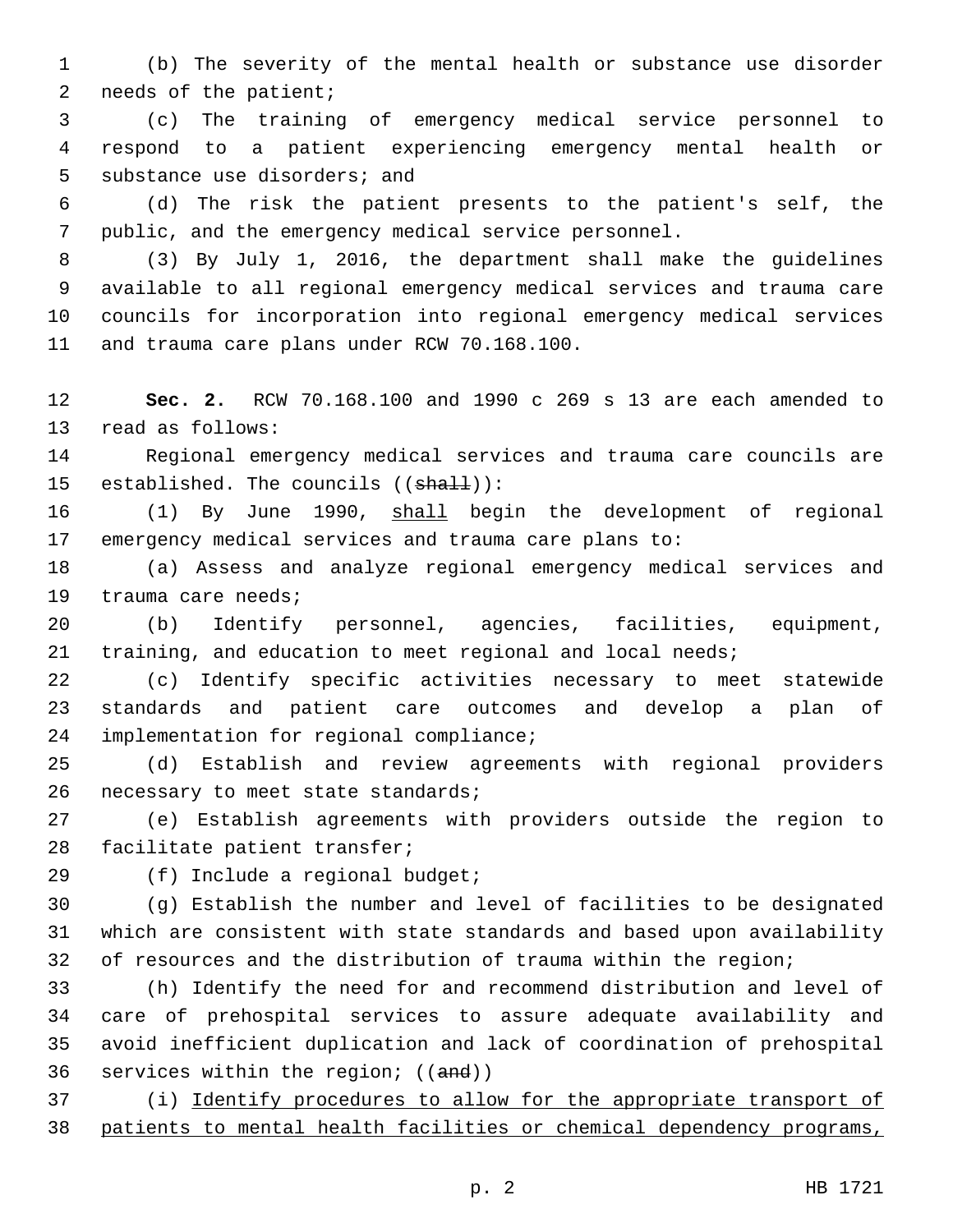as informed by the alternative facility guidelines adopted under

2 section 1 of this act; and

(j) Include other specific elements defined by the department;

 (2) By June 1991, shall begin the submission of the regional emergency medical services and trauma care plan to the department;

 (3) Shall advise the department on matters relating to the delivery of emergency medical services and trauma care within the 8 region;

 (4) Shall provide data required by the department to assess the effectiveness of the emergency medical services and trauma care 11 system;

 (5) May apply for, receive, and accept gifts and other payments, including property and service, from any governmental or other public or private entity or person, and may make arrangements as to the use of these receipts, including any activities related to the design, maintenance, or enhancements of the emergency medical services and trauma care system in the region. The councils shall report in the regional budget the amount, source, and purpose of all gifts and 19 payments.

 NEW SECTION. **Sec. 3.** A new section is added to chapter 18.73 21 RCW to read as follows:

 An ambulance service may transport patients to a nonmedical facility, such as a mental health facility or chemical dependency program as authorized in regional emergency medical services and 25 trauma care plans under RCW 70.168.100.

 **Sec. 4.** RCW 18.71.210 and 1997 c 275 s 1 are each amended to 27 read as follows:

 (1) No act or omission of any physician's trained emergency medical service intermediate life support technician and paramedic, as defined in RCW 18.71.200, or any emergency medical technician or first responder, as defined in RCW 18.73.030, done or omitted in good faith while rendering emergency medical service under the responsible supervision and control of a licensed physician or an approved medical program director or delegate(s) to a person who has suffered illness or bodily injury shall impose any liability upon:

36  $((+1))$  (a) The physician's trained emergency medical service intermediate life support technician and paramedic, emergency medical 38 technician, or first responder;